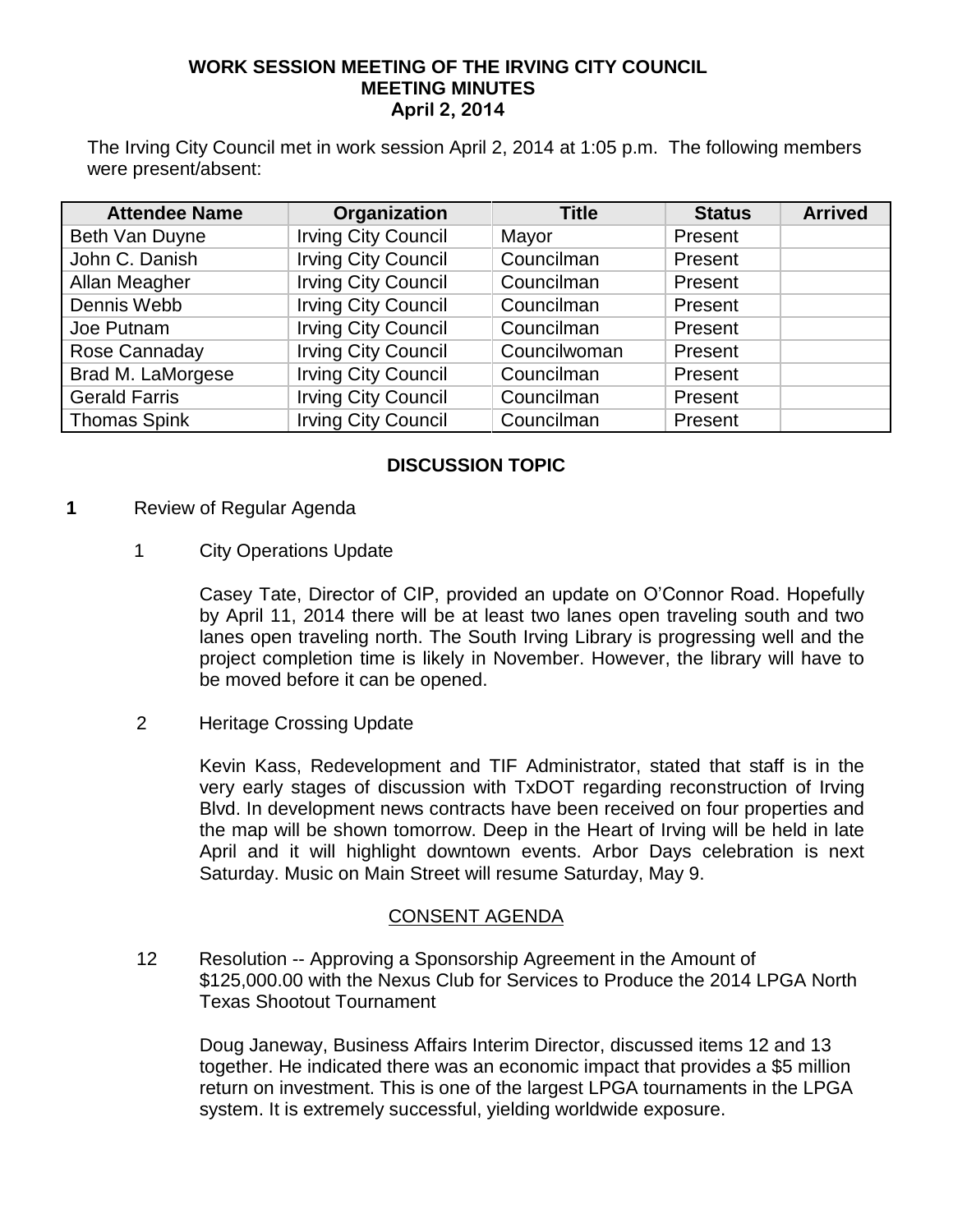- 13 Resolution -- Approving an Event Support Agreement with Ladies Professional Golf Association, LPGA Tournament Properties One, LLC and the Nexus Club for the 2014 LPGA North Texas Shootout Tournament
- 15 Resolution -- Approving an Engineering Services Agreement with Freese and Nichols, Inc., in the Amount of \$564,053.00 for a Long Range Water Plan

Steve Pettit, Assistant Director of Water Utilities, discussed how this project will provide long-term accurate answers to Irving's future water needs, use, and supply. This item was discussed in depth and the council generally agreed that this project is important for Irving and its future.

## INDIVIDUAL CONSIDERATION

22 Resolution -- Approving an Economic Incentive Agreement Between the City of Irving and 7-Eleven Inc. in an Amount Dependent Upon Annual Qualification

Item No. 22 and 23 will be considered together.

Michael Morrison, Interim Deputy City Manager, introduced Item No. 22 and 23. Both are dependent on each other. They are separate but related and depend on both parties meeting their obligations. Details of both items are noted in the long agenda and packet for today.

Ronnie Radant, 7-Eleven Inc., was introduced by Michael Morrison.

23 Resolution -- Approving an Economic Incentive Agreement Between the City of Irving and Crow-Billingsley 635 Beltline, LTD. in an Amount Dependent Upon Annual Qualification

Item No. 22 and 23 were considered and discussed together.

## ZONING CASES AND COMPANION ITEMS

24 Ordinance -- Zoning Case #ZC13-0049 - Granting S-P-2 (Generalized Site Plan) For FWY (Freeway) Uses - Approximately 39.03 Acres Located at 6431 Longhorn Drive - Corgan Associates, Applicant - Quality Technology Services, **Owner** 

Kenneth Bloom, Chief Planner, presented the applicant's request, noting staff recommends approval.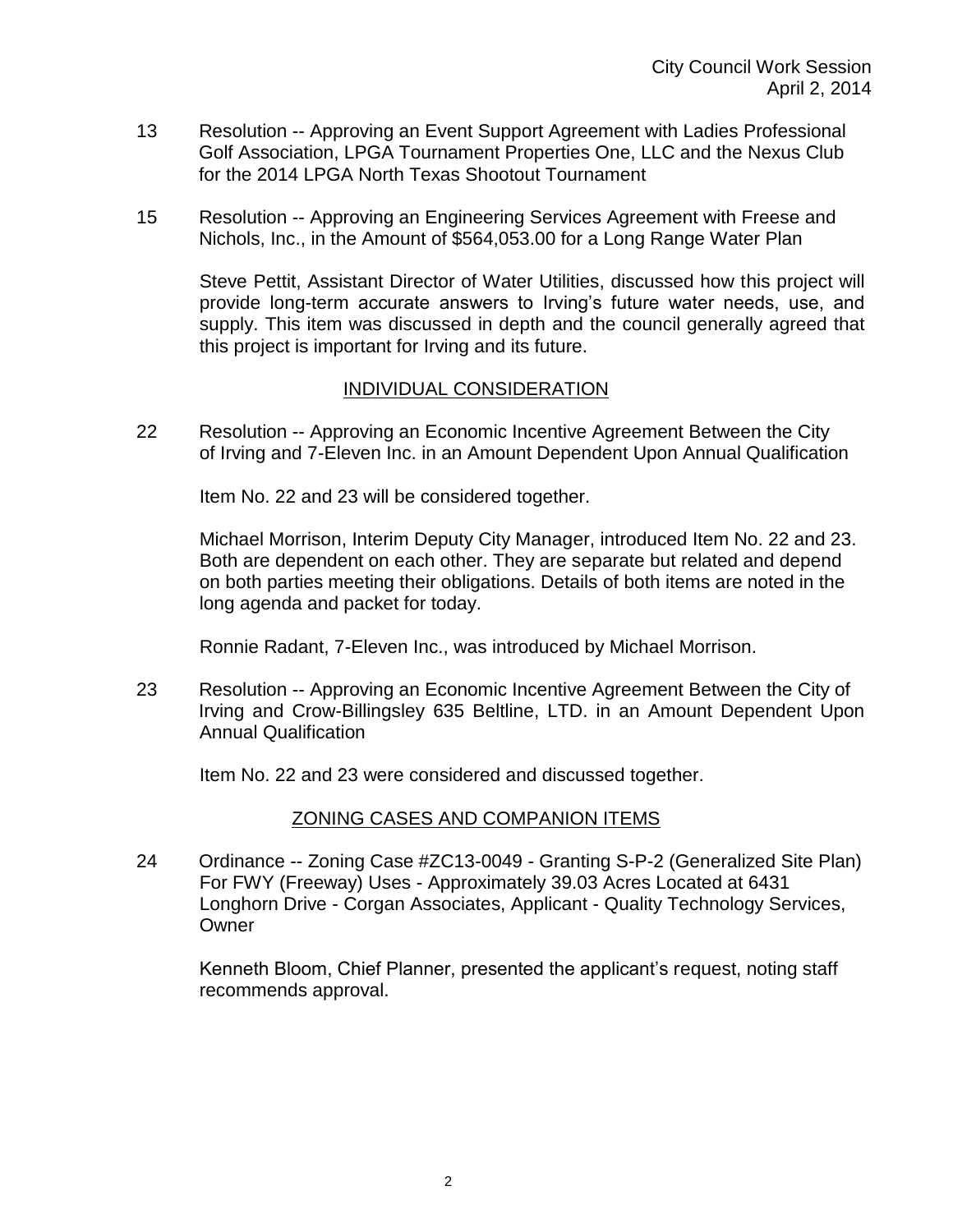25 Ordinance -- Zoning Case #ZC13-00059 - Granting S-P-1 (Detailed Site Plan) for R-AB (Restaurant with the Accessory Use of the Sale of Alcoholic Beverages for On-Premises Consumption) Uses with a Variance to the Distance Separation Requirements from a Residence - Approximately 0.480 Acres Located at 1210 East Irving Boulevard - Rancho Restaurant, Applicant - JJEMMA, LLC, Owner

Kenneth Bloom, Chief Planner, presented the applicant's request, noting staff recommends approval.

26 Ordinance -- Zoning Case #ZC14-0002 - Amending the Comprehensive Plan to Change the Recommended Land Use from Retail to Medium Density Residential and Granting S-P-2 (Generalized Site Plan) for R-TH (Townhouse) Uses - Approximately 7.8 Acres Located on the Northwest Corner of Hardrock Road and Pioneer Drive - JDJR Engineers, Applicant - DFW South II Limited Partnership, Owner

Kenneth Bloom, Chief Planner, presented the applicant's request, noting staff recommends approval.

27 Ordinance -- Zoning Case #ZC14-0009 - Granting PUD (Planned Unit Development) for S-P-1 (Detailed Site Plan) for R-AB (Restaurant with the Accessory Use of the Sale of Alcoholic Beverages for On-Premise Consumption) Uses - Approximately 3,589 Square Feet Located at 6550 N. MacArthur Boulevard, Suite 100 - Snappy Salads, Applicant - Tuscan Shopping Center, Owner

Kenneth Bloom, Chief Planner, noted this zoning case is on the agenda for the April 7 meeting of the Planning and Zoning Commission and recommends this item be postponed to the April 17 City Council meeting.

28 Ordinance -- Amending the Master Thoroughfare Plan Section of the Comprehensive Plan, as Amended - City of Irving, Applicant

Kenneth Bloom, Chief Planner, presented the applicant's request, noting staff recommends approval.

## APPOINTMENTS AND REPORTS

Council recessed at approximately 3:43 p.m.

Council reconvened at approximately 3:57 p.m.

Council moved into Executive Session following their recess. They will then return to the work session items.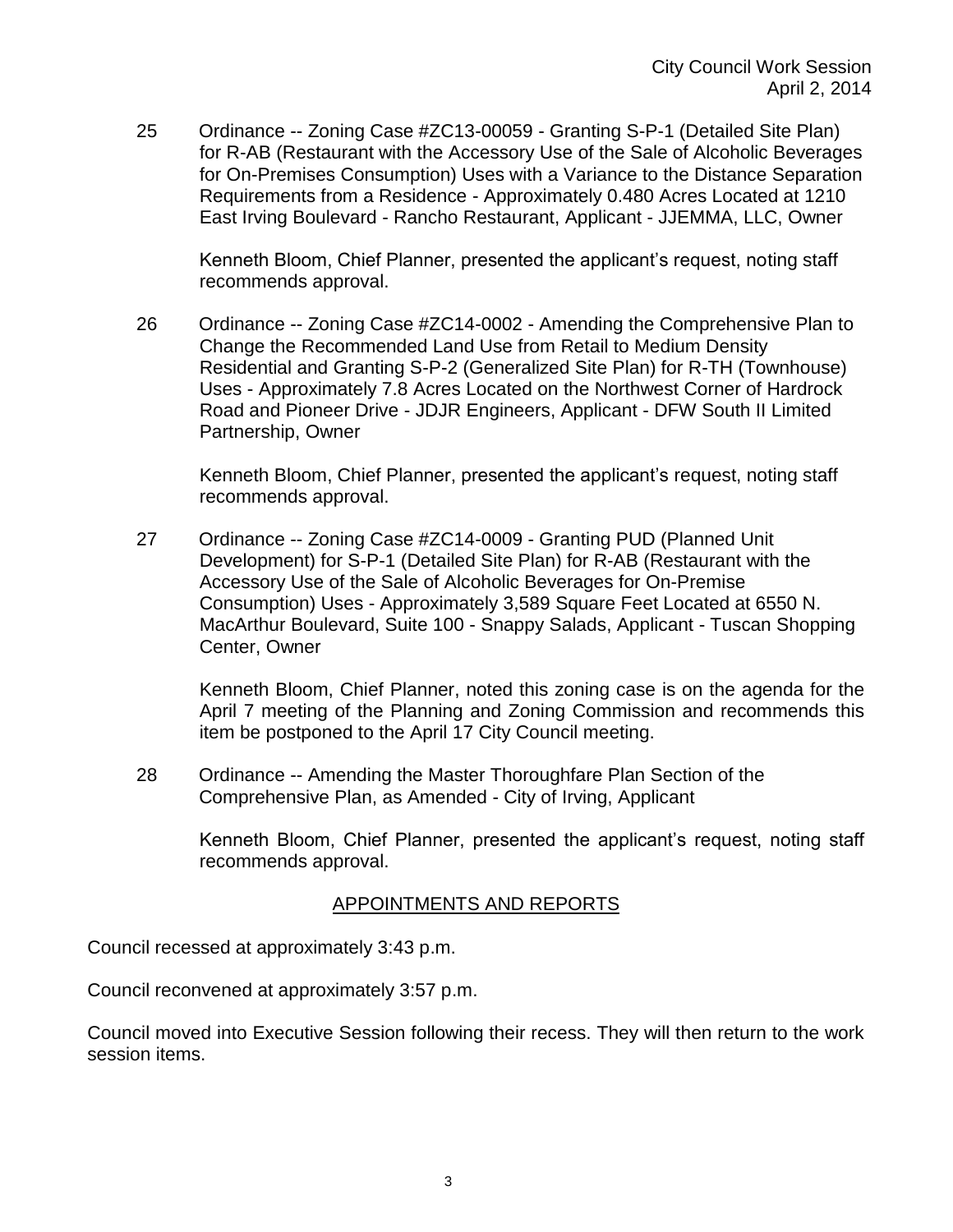**2** Legislative Update

Ryan Adams, Senior Management Analyst, introduced Brandon Aghamalian of Focused Advocacy.

Brandon Aghamalian, Focused Advocacy, provided several updates to the Mayor and Council regarding legislative items. Interim studies in the House include, among others: Critical infrastructure, development of groundwater, passenger and freight rail in Texas, monitoring "turn-back" and impact to cities, large requests for public information, etc. Interim studies in the Senate include, among others: Transparency of local debt and debt issuance, congested roadways, barriers that impede capital investment, water supply strategies, water desalination and brackish water, disaster response, etc.

Curt Seidlits, CEO of Focused Advocacy, provided an update to the landscape as a result of the most recent elections to the legislative branch. 21 House members are not returning and five senators are not returning. This could mean 27-30 freshmen and at least 13 new committee chairs. Next session statewide issues will be as follows: budget, sunset (agencies), federal affordable health care act implementation, immigration issues, anti-abortion issues, school choice, and school funding (property taxes).

**3** Review of the Central Library Building Re-Use

Casey Tate, Director of CIP, presented various ideas to determine the best way to reuse the Central Library building once the library has officially been relocated to the new South Irving Library. He indicated the building is part of the civic center complex. Library administrative staff and technical services will remain on the third floor. Any reuse should maximize city building space and provide highest priority uses. Staff is looking for direction to move forward with a comprehensive study if the council is amendable to that.

**4** Brighter Tomorrows Shelter Needs

Vicki Ebner, Housing and Human Services Assistant Director, provided an overview of the Brighter Tomorrow Shelter needs. This is currently the only emergency shelter in Irving and it is a city owned building.

## **EXECUTIVE SESSION**

Council convened into executive session pursuant to Section 551.074 of the Texas Local Government Code at approximately 3:57 p.m.

**5** Personnel Matters - City Manager Search Update Open Meetings Act § 551.074